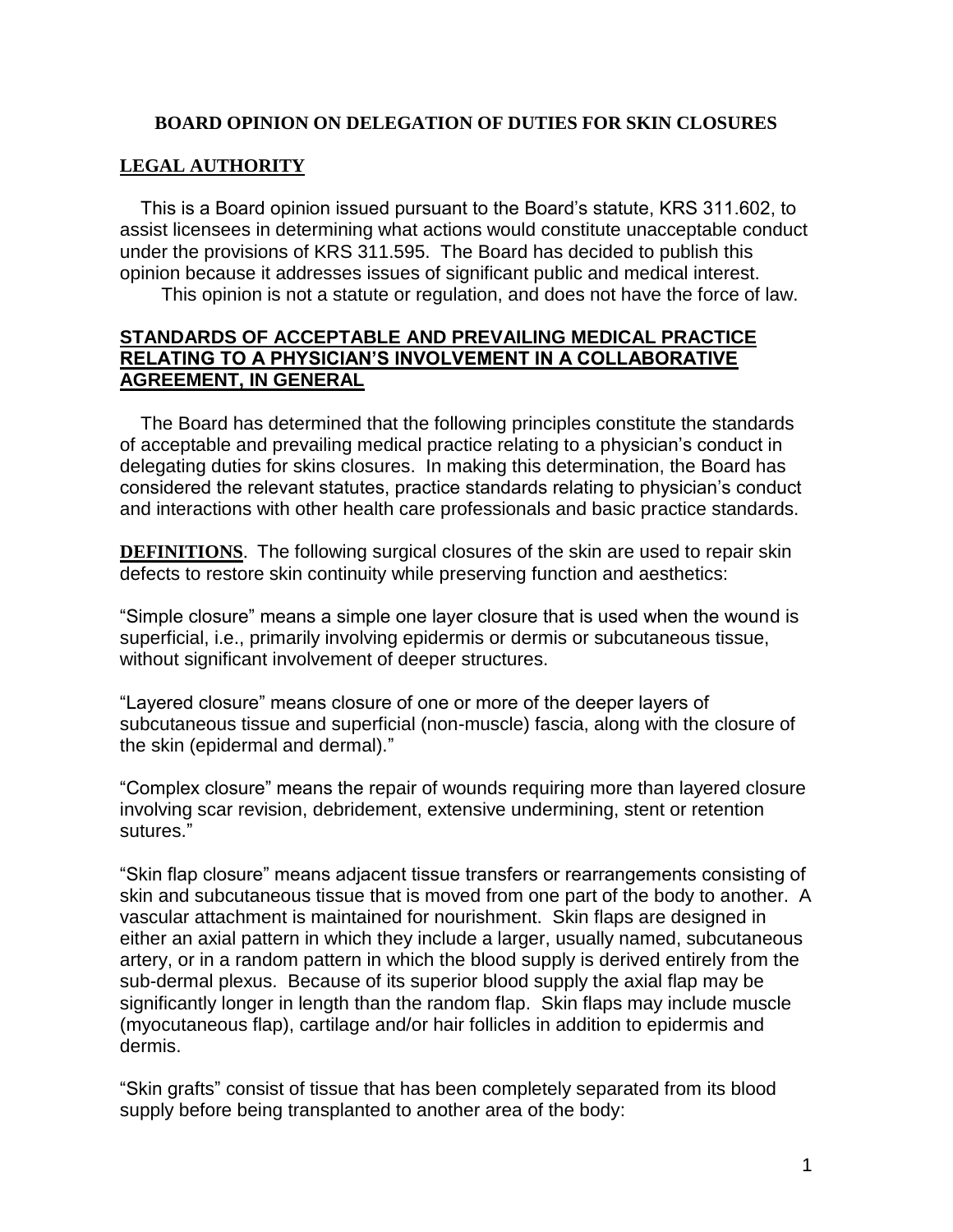- Split-thickness skin grafts (STSG) include the epidermis and a partial thickness of dermis
- Full-thickness skin grafts (FTSG) include the epidermis and a full thickness of dermis
- Composite grafts consist of epidermis, full-thickness dermis and variable amounts of subcutaneous tissue, cartilage, muscle and/or hair follicles

## **STANDARDS OF ACCEPTABLE AND PREVAILING PRACTICE**

Under the standards of acceptable and prevailing medical practice within the Commonwealth of Kentucky, a licensed physician may delegate the performance of the following procedures to certified or licensed non-physicians in compliance with relevant statutes and regulations outlining the appropriate scope of practice for those non-physicians:

- Simple closures
- Layered closure

Under the standards of acceptable and prevailing medical practice within the Commonwealth of Kentucky, a licensed physician may not delegate the performance of the following procedures to certified or licensed non-physicians:

- Complex closures
- Skin flap closures
- Skin grafts

Published as Board Opinion on June 16, 2011.